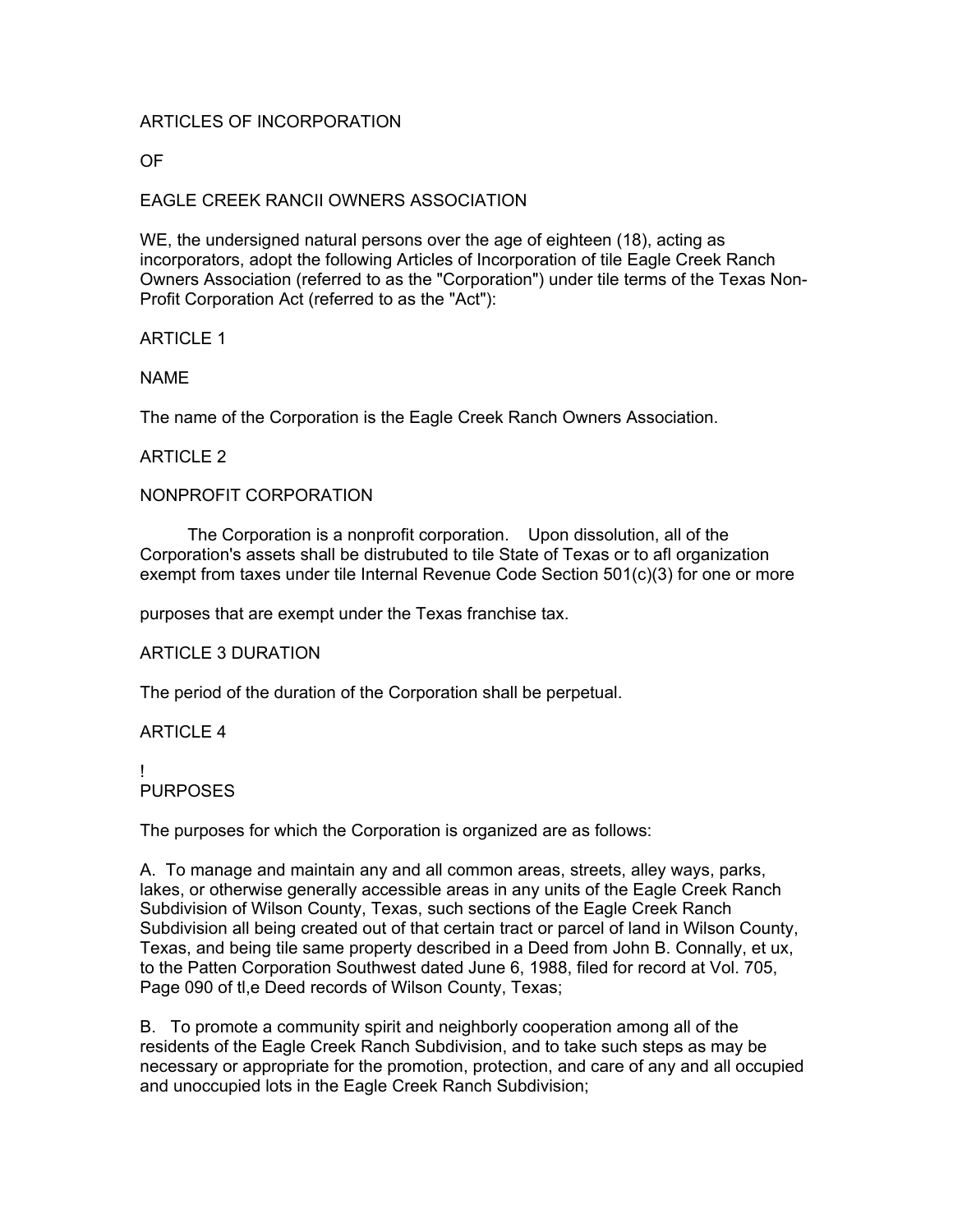- C. To supervise, enforce, and comply with all of tile restrictive covenants and conditions as may be imposed upon any of tile lot owners of tile lots located in any of tile sections of the Eagle Creek Ranch Subdivisions, as above described;
- D. To enter into any such agreements, documents, and things whatsoever, as may be incidental or appropriate to tile carrying out of tile foregoing purposes, including tile hiring of any and all employees, agents, security guards,

accountants,

attorneys, or other parties as may be necessary or appropriate;

E. Such additional powers as needed to do everytiling as determined by the bylaws

 and by the Board of Directors of the Corporation, as such acts are authorized by tile Texas Non-Profit Corporation Act, as is now in force, as tile same may be from time to time hereafter amended.

ARTICLE 5

### **MEMBERSIIIP**

The Corporation shall have one or more classes of members as provided in tile

bylaws of the Corporation.

# ARTICLE 6

### INITIAL REGISTERED OFFICE AND AGENT

 The street address of the initial registered office of the Corporation is P. O. Box 896, Wimberly, Texas 78676. The name of the initial registered agent at tile office

is Charles D. Patterson. !

# ARTICLE 7

# BOARD OF DIRECTORS

 The qualifications, manner of selection, duties, terms, and other matters relating to the Board of Directors shall be provided in the bylaws. The initial Board of Directors shall consist of three persons. The number of directors may be increased or decreased by amendment of the bylaws. In electing directors, members may be permitted to cumulate their votes by giving one candidate as many votes as the number of directors to be elected or by distributing the same number of votes among any number of candidates. The initial Board of Directors shall consist of the following persons at the

following addresses:

NAME OF DIRECTOR

Charles D. Patterson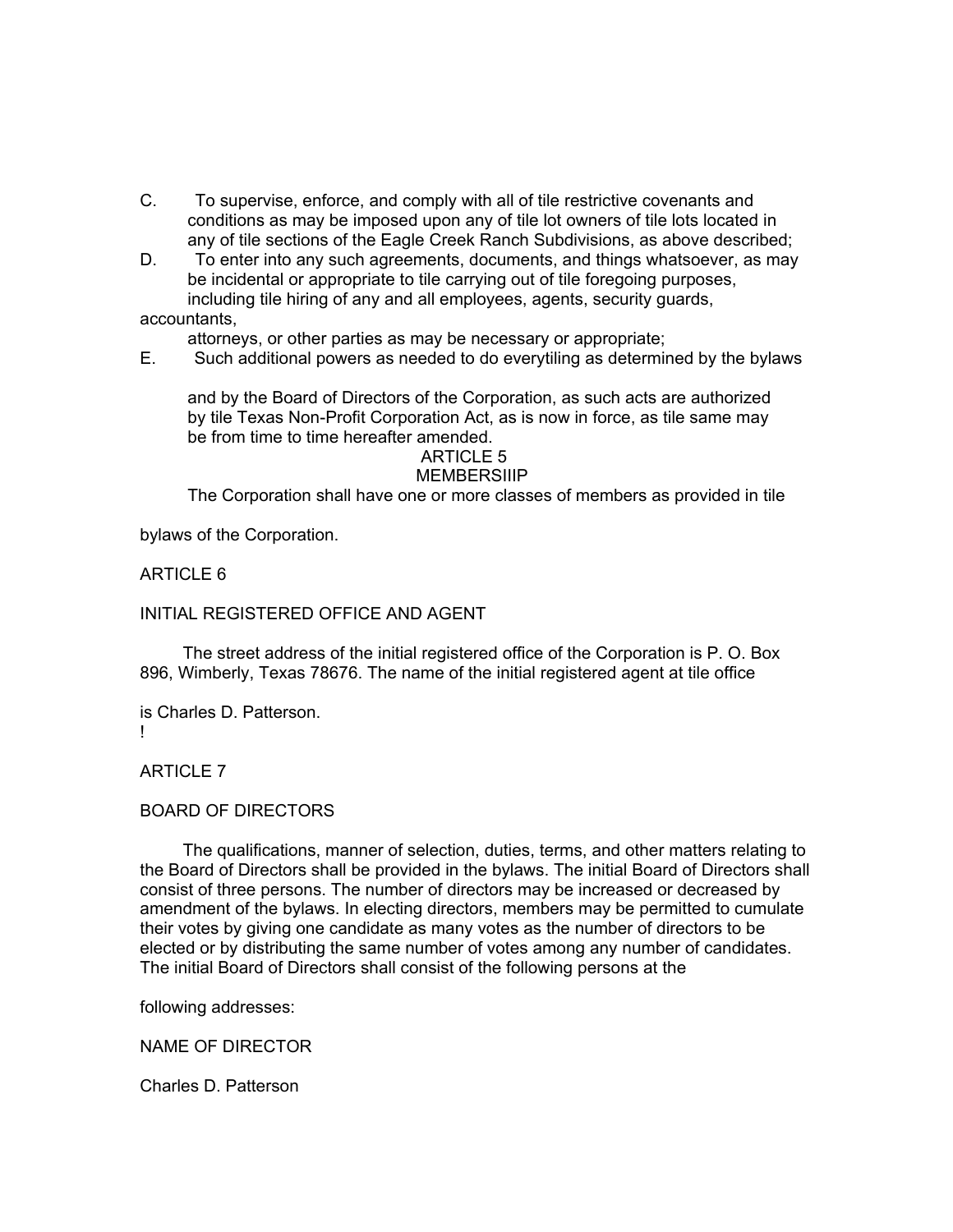Glenn W. Dixon

Terri F. Bump

| <b>STREET ADDRESS</b>          |       |
|--------------------------------|-------|
| P. O. Box 896, Wimberly, Texas | 78676 |
| P. O. Box 896, Wimberly, Texas | 78676 |
| P. O. Box 896, Wimberly, Texas | 78676 |

#### ARTICLE 8

#### LIMITATION ON LIABILITY OF DIRECTORS

 A director is not liable to tile Corporation or members for monetary damages for an act or omission in the director's capacity as director except to tile extent otherwise provided by a statute of tile State of Texas.

# ARTICLE 9

#### INDEMNIFICATION

 Tile Corporation may indemnify a person who was, is, or is threatened to be made a named defendant or respondent in litigation or other proceedings because tile person is or was a director or other person related to tile Corporation as provided by the provisions in tile Act governing indemnification. As provided in tile bylaws, tile Board of Directors shall have the authority to define tile requirements and limitations for the Corporation to indemnify directors, officers, members, or others related to tile Corporation.

ARTICLE 10

#### **CONSTRUCTION**

 All references in tilese Articles of Incorporation to statutes, regulations, or other sources of legal authority shall refer to the authorities cited, or tileir successors, as they may be amended from time to time.

ARTICLE 11

!

INCORPORATORS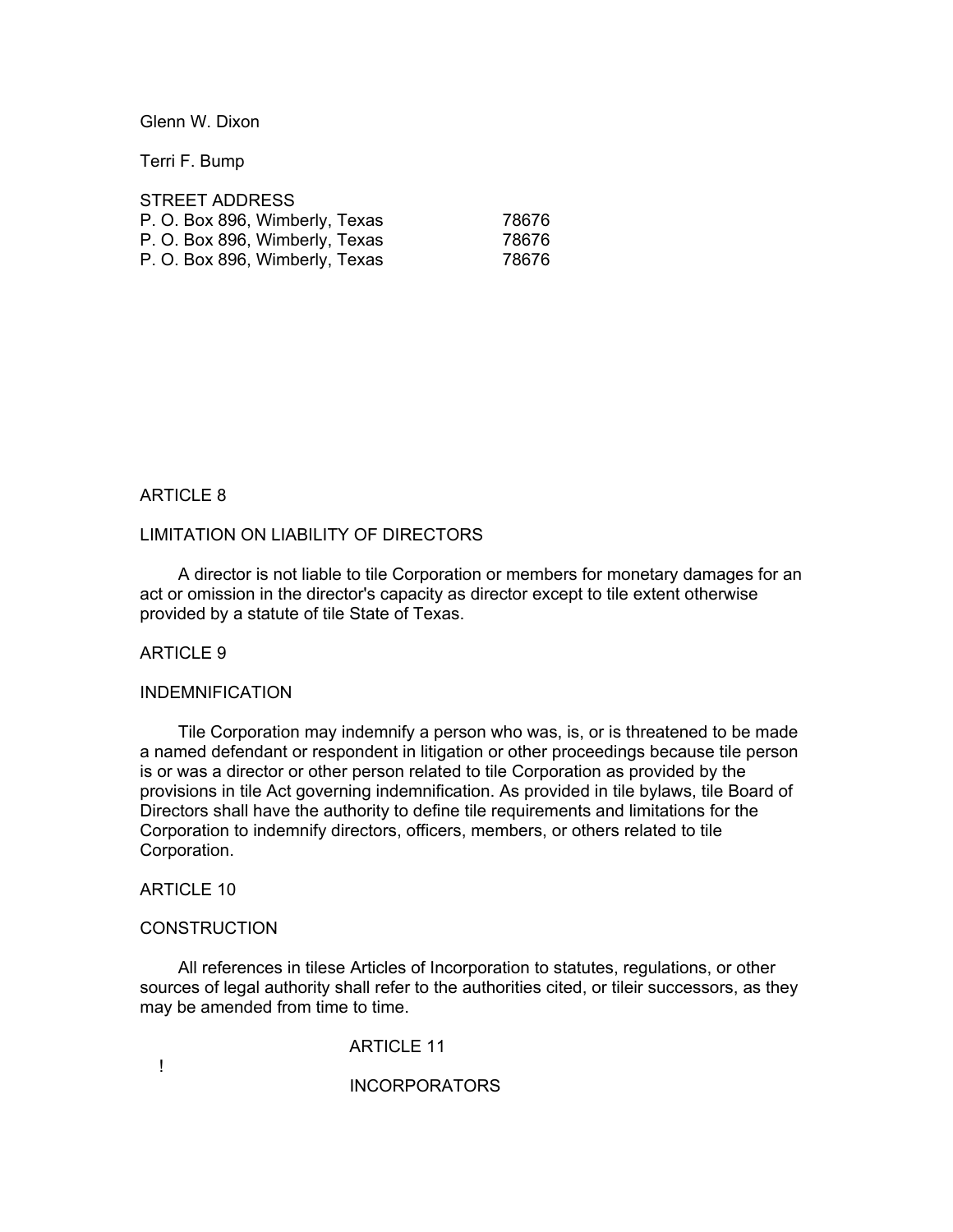The name and street address of each incorporator is:

NAME OF INCORPORATOR

Charles D. Patterson

Glenn W. Dixon

Terri F. Bump

| <b>STREET ADDRESS</b>          |       |
|--------------------------------|-------|
| P. O. Box 896, Wimberly, Texas | 78676 |
| P. O. Box 896, Wimberly, Texas | 78676 |
| P. O. Box 896, Wimberly, Texas | 78676 |

We execute these Articles of Incorporation on November g~ ~, CHARLES D. PATTERSON

1989.

GLENN W. DIXON

TERRI F $\lrcorner$  ~ UMP ' ~

# STATE OF TEXAS

)(

COUNTY OF WILSON )(

~r

 This instrument was acknowledged before me on this tile 29thday of November, 1989, by CIIARLES D. PATTERSON.

STATE OF TEXAS

COUNTY OF WILSON

)(

 This instrument was acknowledged before me on this the29th day of November, 1989, by GLENN W. DIXON.